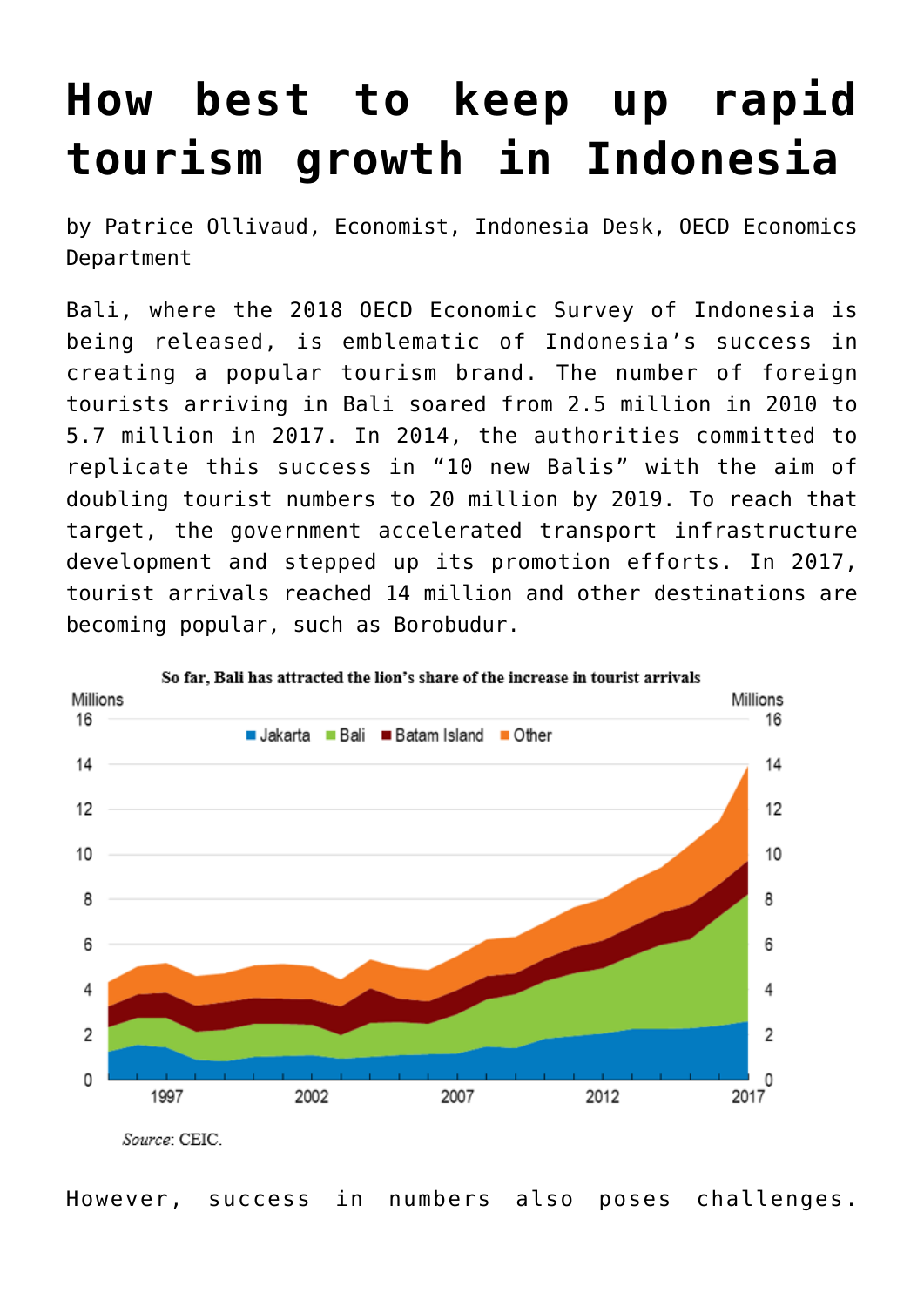Environmental infrastructure such as water and waste treatment remains insufficient in most of Indonesia. Growing numbers of foreign tourists are widening the infrastructure gap because their consumption is higher than that of a typical Indonesian. To wit, the increased use of plastic bottles, since tap water is typically not potable. Improperly disposed waste from land largely contributes to Indonesia's position as the secondlargest contributor to plastic marine pollution in the world. Indonesia has also the most plastic-ridden coral reefs in the Asia-Pacific (Lamb et al., 2018). In Bali, the ocean carries waste onto beaches that need to be regularly cleaned.

Addressing infrastructure gaps would allow more sustainable development of tourism, and development of tourism to be sustained. Better planning, especially at the destination level, can help accommodate tourist inflows (OECD, 2018). Focusing more on attracting high-spending visitors could also limit the burden without reducing the economic benefits. The involvement of local government and stakeholders is crucial so that plans address local needs and have the population's acceptance.

Preserving the environment and developing tourism can be mutually reinforcing. Visitors are attracted by the richness of Indonesia's environmental assets. Preservation of those assets is essential for sustaining Indonesia's brand and attracting tourists. For example, forests need protection as deforestation is destroying more than just trees and wildlife but also the economic returns from properly using them for tourism. Protecting more areas would contribute to preserving those assets (OECD, 2018). More of those areas could also be opened to the tourism industry, when it is environmentally viable. Imposing fees will help control the number of visitors and contribute to the cost of maintenance.

## **References**

Lamb, J. et al. (2018), "Plastic waste associated with disease